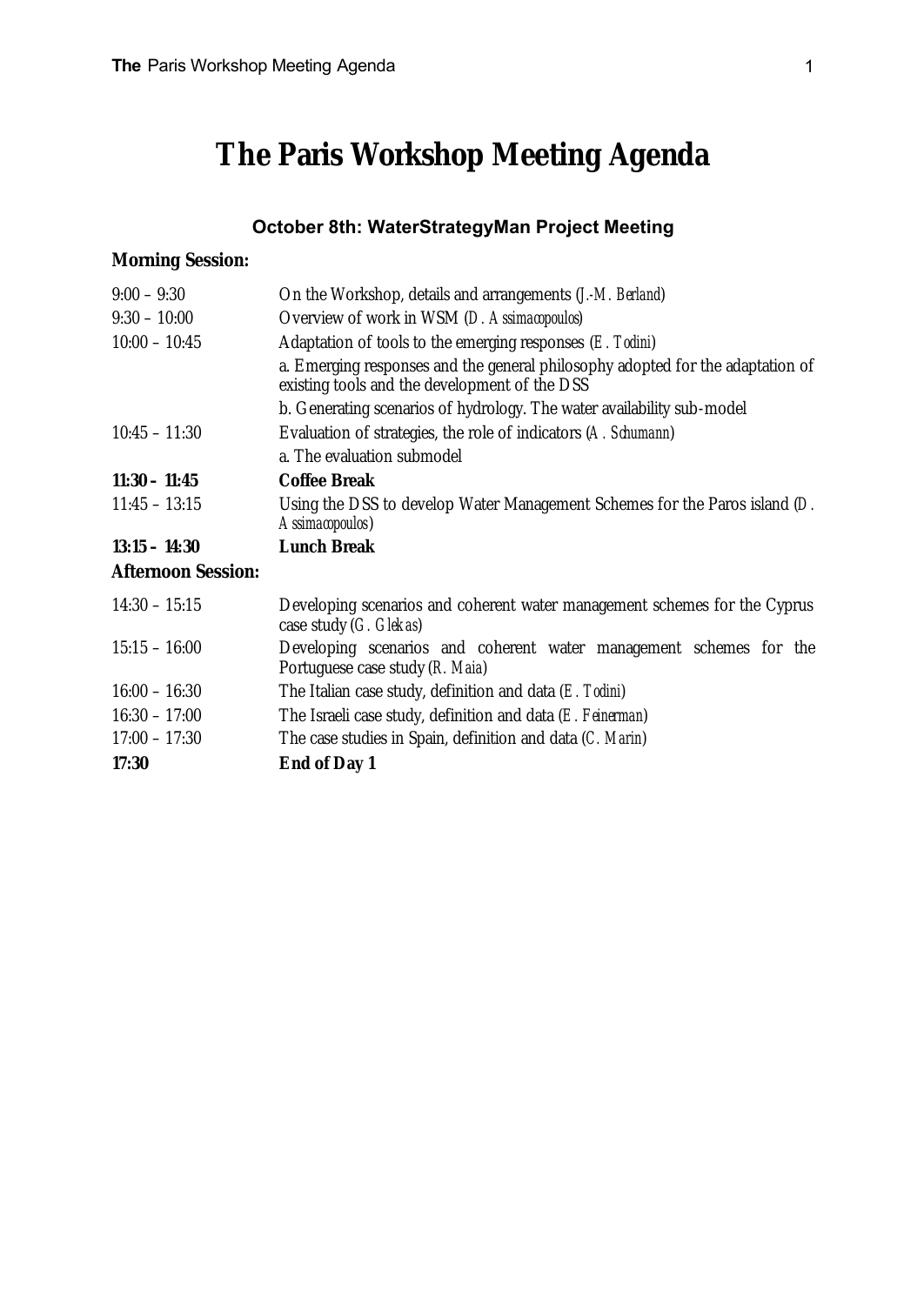# **October 9th: Workshop - Towards Comprehensive Water Management Strategies for Water Stressed Regions**

#### **Session 1: Introduction to the WSM Project**

(*Chair and Moderator: C. Karavitis*)

| $C_{\text{cav}}$ on $C_{\text{cav}}$ $C_{\text{cav}}$ |                                                                                                                               |
|-------------------------------------------------------|-------------------------------------------------------------------------------------------------------------------------------|
| $11:00 - 11:15$                                       | <b>Coffee Break</b>                                                                                                           |
| $10:20 - 11:00$                                       | The WSM Decision Support System (D. Assimacopoulos)                                                                           |
| $9:50 - 10:20$                                        | Supporting decision makers in developing water resources strategies: The WSM<br>approach and methodology $(E. \text{Todini})$ |
| $9:30 - 9:50$                                         | Integrated Water Resources Management today, and the scope of the WSM<br>Project ( <i>B. Barraque</i> )                       |
| $9:00 - 9:30$                                         | Registration and introductions                                                                                                |

#### **Session 2: Case Studies**

| $12:15 - 12:30$                  | <b>Coffee Break</b>                                                                 |
|----------------------------------|-------------------------------------------------------------------------------------|
|                                  | in Algarve: the Portuguese Case Study (R. Maia)                                     |
| $11:45 - 12:15$                  | Surface and ground water use: trying to achieve a correct balance and protection    |
| $11:15 - 11:45$                  | Competing and conflicting water uses: the Cyprus Case Study ( <i>I. Iakovides</i> ) |
| (Chair and Moderator: E. Todini) |                                                                                     |

#### **Session 3: Conclusions on the Case Studies and discussion**

(*Chair and Moderator: B. Barraque*)

| Challenges and opportunities in comprehensive water management. The |
|---------------------------------------------------------------------|
|                                                                     |
|                                                                     |
|                                                                     |

# **Afternoon Session: Conclusion of WSM Project Meeting**

| $15:30 - 16:00$ | Planning the next steps and activities: Developing Strategies – from existing<br>WMPs to formulating Strategies (D. Assimacopoulos) |
|-----------------|-------------------------------------------------------------------------------------------------------------------------------------|
| $16:00 - 16:30$ | Annual Report requirements (D. Assimacopoulos)                                                                                      |
| $16:30 - 17:30$ | Discussion on the Workshop (All)                                                                                                    |
| 20:00           | <b>Official Dinner</b>                                                                                                              |